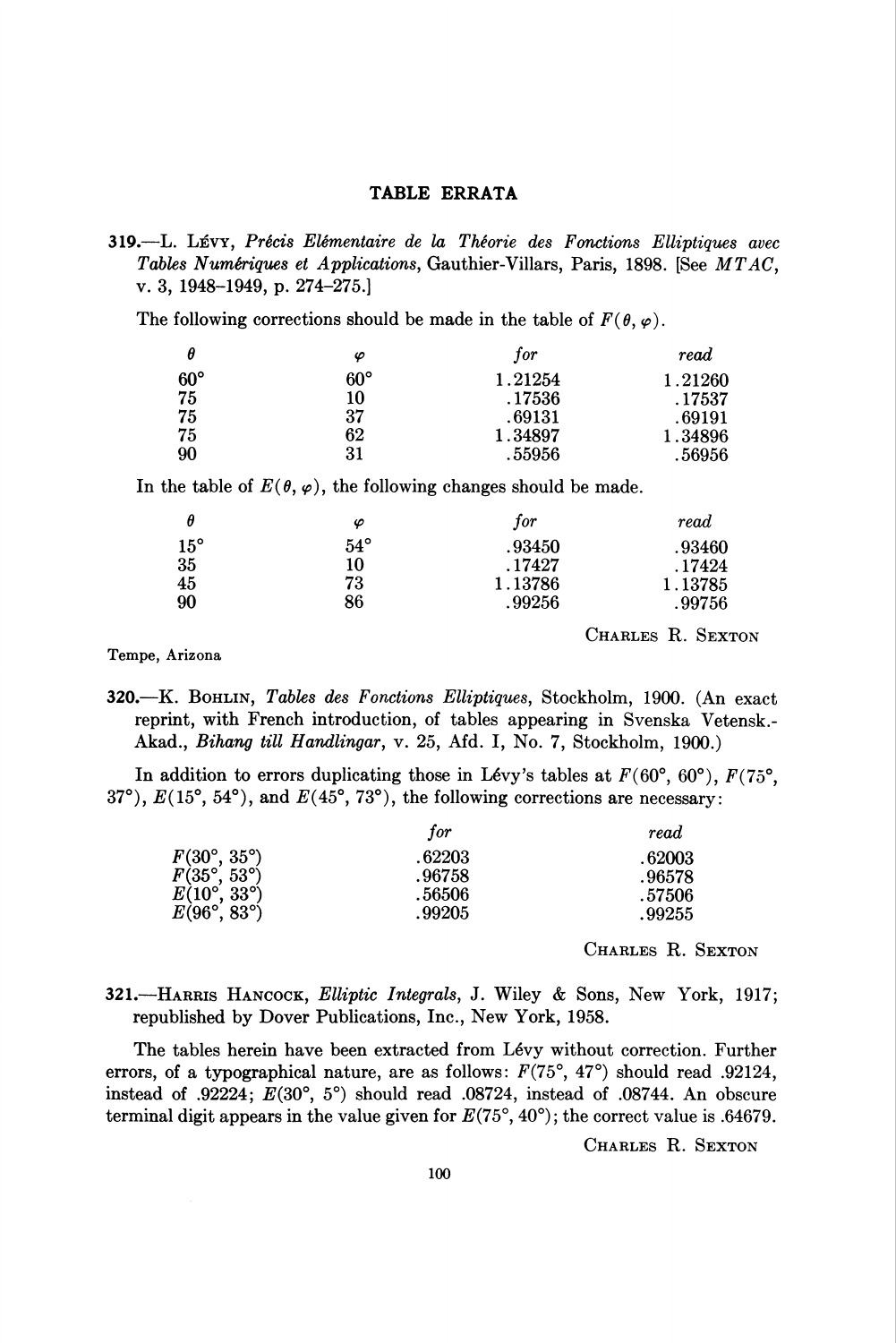322.—L. SILBERSTEIN, Synopsis of Applicable Mathematics, G. Bell & Sons, Ltd., London, 1923.

On page 160 the following errata exist in the tables of the complete elliptic integrals  $K$  and  $E$ .

|              | $\boldsymbol{K}$ |        |  |  |
|--------------|------------------|--------|--|--|
| Argument     | for              | read   |  |  |
| $17^{\circ}$ | 1.6071           | 1.6061 |  |  |
| 23           | 1.6363           | 1.6365 |  |  |
| 35           | 1.7313           | 1.7312 |  |  |
| 46           | 1.8692           | 1.8691 |  |  |
| 66.5         | 2.3622           | 2.3621 |  |  |
| 69.5         | 2.4824           | 2.4825 |  |  |
| 87.4         | 4.4812           | 4.4811 |  |  |
| 87.6         | 4.5619           | 4.5609 |  |  |
| 89.6         | 6.3504           | 6.3509 |  |  |
| 89.7         | 7.6385           | 6.6385 |  |  |
| 89.8         | 8.0440           | 7.0440 |  |  |
| 89.9         | 9.7371           | 7.7371 |  |  |
| $\bm E$      |                  |        |  |  |
| Argument     | for              | read   |  |  |
| $7^{\circ}$  | 1.5650           | 1.5649 |  |  |
| 8            | 1.5630           | 1.5632 |  |  |
| 22           | 1.5142           | 1.5141 |  |  |
| 46.5         | 1.3374           | 1.3373 |  |  |
| 54           | 1.2682           | 1.2681 |  |  |
| 58.5         | 1.2253           | 1.2254 |  |  |
| 62           | 1.1921           | 1.1920 |  |  |
| 66           | 1.1546           | 1.1545 |  |  |
| 67           | 1.1454           | 1.1453 |  |  |
| 69           | 1.1273           | 1.1272 |  |  |
| 86           | 1.0087           | 1.0086 |  |  |

CHARLES R. SEXTON

EDITOR'S NOTE: For additional errors in this book, see Math. Comp., v. 14, 1960, p. 403.

323.—E. S. Allen, Six-Place Tables, seventh edition, McGraw-Hill Book Co., New York, 1947.

On pages 177 and 178 the following corrections should be made in the tables of the complete elliptic integrals  $K$  and  $E$ .

|              | Κ      |        |
|--------------|--------|--------|
| $sin^{-1}k$  | for    | read   |
| $66.5^\circ$ | 2.3622 | 2.3621 |
| 84.2         | 3.6853 | 3.6852 |
| 87.4         | 4.4812 | 4.4811 |
| 87.6         | 4.5619 | 4.5609 |
| 88.2         | 4.8479 | 4.8478 |
| 89.6         | 6.3504 | 6.3509 |
|              |        |        |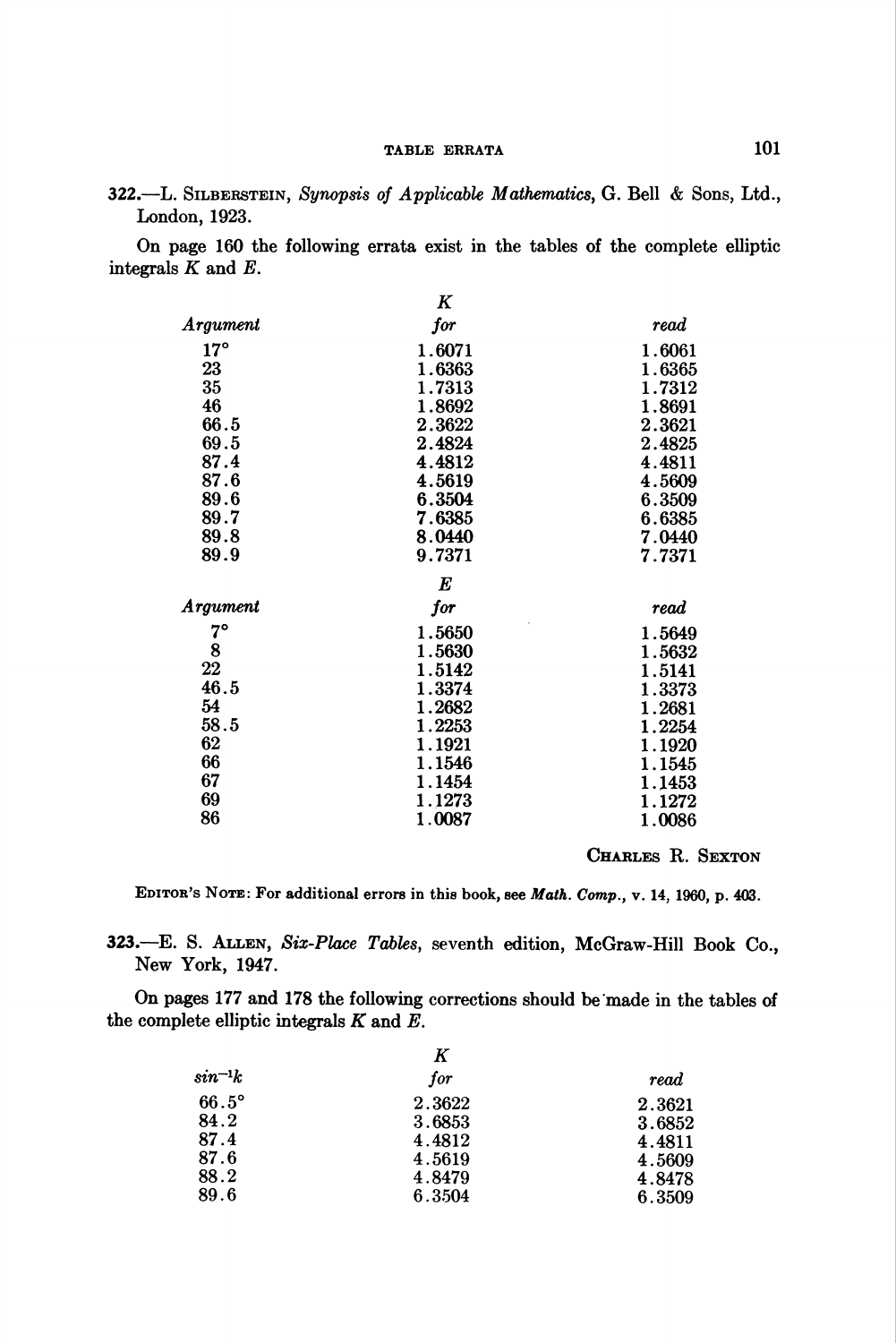|              | E      |        |
|--------------|--------|--------|
| $sin^{-1}k$  | for    | read   |
| $62^{\circ}$ | 1.1921 | 1.1920 |
| 66           | 1.1546 | 1.1545 |
| 67           | 1.1454 | 1.1453 |
| 69           | 1.1273 | 1.1272 |
| 81.4         | 1.0313 | 1.0314 |
| 86           | 1.0087 | 1.0086 |
| 88.2         | 1.0022 | 1.0021 |
| 89.3         | 1.0005 | 1.0004 |

These errata occur also in the sixth edition (1941).

CHARLES R. SEXTON

324.—R. O. GUMPRECHT & C. M. SLIEPCERICH, Tables of Riccati Bessel Functions for Large Arguments and Orders, Edwards, Ann Arbor, Michigan, 1951. [See MTAC, v. 6, 1952, p. 95-97, RMT 989.]

On pages 28-30 the tables of  $C_n(120)$  and  $C'_n(120)$  are correct only to about three significant figures. On pages 123-124 the tables of  $S_n(126.35)$  and  $S'_n(126.35)$ are correct to three or four decimals only. On pages 145-146 the tables of  $S_n(172.9)$ and  $S'_n(172.9)$  for  $n \ge 100$  are correct only to three decimals, while  $S'_2(172.9)$ is correct only to four decimals.

Corrected tables for these values have been computed on a Ferranti PEGASUS computer and deposited with the Unpublished Mathematical Tables repository. The last few values in the tables may have a small error in the eighth decimal place due to accumulation of rounding errors. Otherwise, for  $n < x$  the tables are believed to be correct to about  $\pm \frac{1}{2}$  in the last place.

Linden Blake

Admiralty Research Laboratory Teddington, England

325.—K. Hayashi, Tafeln für die Differenzenrechnung sowie für die Hyperbel-, Besselschen, elliptischen und anderen Funktionen, Springer, Berlin, 1933.

At the bottom of page 8, the coefficient of  $h^{10}f^{\mathbf{x}}$  for  $\Delta_{\mathbf{z}-h}^2$  should read 0.00000 05511 46384  $\cdots$  instead of 0.00000 00551 14638  $\cdots$ .

Herbert E. Salzer

General Dynamics/Astronautics San Diego, California

326.—I. M. RYSHIK & I. S. GRADSTEIN, Summen-, Produkt- und Integral-Tafeln, Deutscher Verlag der Wissenschaften, Berlin, 1957.

On page 83, in formula 2.269 3, the first term should read  $-\frac{1}{2ax^2}$  instead of

$$
-\frac{1}{2ax^3}
$$

RICHARD B. RODMAN

Harvard College Observatory Cambridge, Massachusetts

EDITORIAL NOTE: For additional errors in these tables, see MTE 293, Math. Comp., v. 14, 1960, p. 401-403.